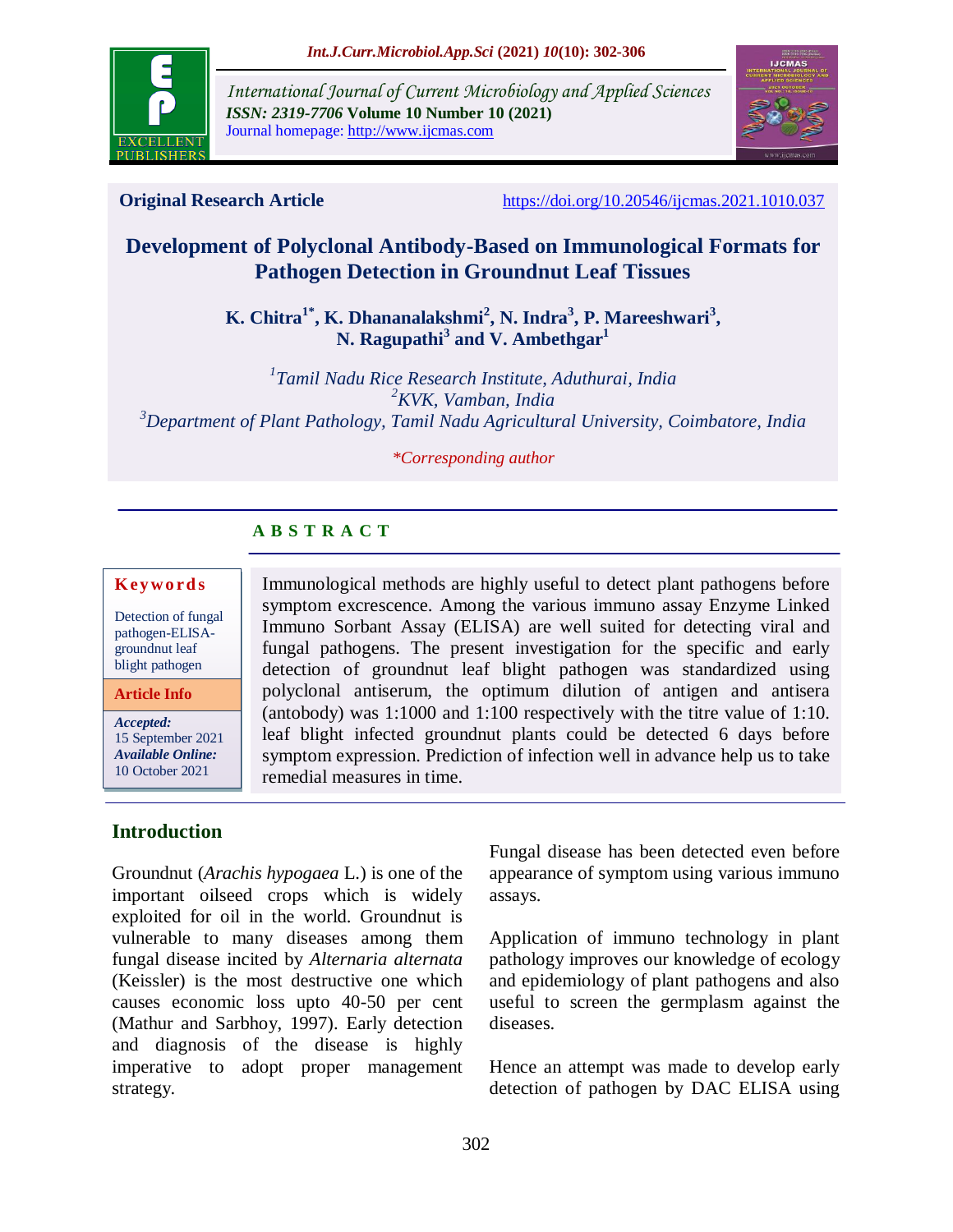polyclonal antiserum.

## **Materials and Methods**

Serology- antigens were prepared from healthy and inoculated plants. Purification was done by saturated ammonium sulphate fraction polyclonal antisera was raised in separate male white rabbit against mycelial antigen of *A. alternata.* Immunoglobulin antisera were purified (Chakraborty *et al.,* 1995)

## **Detection of pathogen by Enzyme Linked Immunosorbent Assay (ELISA) Raising of Polyclonal antibodies**

Pathogen was grown on PDA broth for 15 days. Freshly harvested mycelial mat was ground in 0.1 M phosphate buffer (pH 7.0) and clarified at 12,000 rpm for 10 min at room temperature. One ml of the antigen was mixed with one ml of Freund's complete adjuvant, saline and emulsified in a cyclomixer.

The emulsion was given intramuscularly (4 months old New Zealand white rabbits weighing about 2.5 kg) with sterile syringe for production of PAbs (polyclonal antibodies) against the pathogen antibody, after adjusting the protein content to  $150 \text{ g} \text{ ml}^{-1}$  (Bradford, 1976). Four injections were given at weekly intervals however, the fourth injection was an incomplete adjuvant. Bleeding was done 15 days after the last injection and the blood was transferred to sterile glass vials and allowed to stand in a slanting position until coagulated. The antiserum was transferred to sterile centrifuge tubes and the red blood cells were pelleted by centrifugation  $(10,000$  rpm,  $4^{\circ}$ C, 10 min) three times. The antiserum was stored at 4°C for further studies.

### **Antigen preparation**

Leaf samples were collected from both healthy

and infected plants. After washing, the samples were ground in 0.1 M Carbonate buffer (pH 9.6) in a sterile pestle and mortar at room temperature  $(28 + 2^{\circ}C)$  and clarified at 12,000 rpm for 10 min. at  $4^{\circ}$ C. The supernatant was stored at  $4^{\circ}$ C for further studies.

## **Direct Antigent Coating (DAC) ELISA**

DAC-ELISA method (Clark and Adams, 1977) was used for detection of *A. alternata*. Microtitre plates (Tarson, India) were first coated with 100  $\mu$ l of antigen for 2 h at 37 $\degree$ C. The plates were washed three times with PBS-T. The primary antibodies diluted in PBS-T (1:1000) containing two per cent polyvinyl pyrrolidone and 0.2 per cent ovalbumin (PBS-TPO) were added  $(100 \mu l$  per well) separately. After incubation at  $37^{\circ}$ C (2 h), the plates were washed using PBS-T. Alkaline phosphatase (ALP) conjugated goat anti-rabbit immunoglobulin (Bangalore Genei, India)  $(1:6000 \text{ with PBS-TPO})$  were added @ 100 µl per well. The plates were incubated for 2 h at 37 $^{\circ}$ C. After washing in PBS-T, 100 µl of 4nitrophenyl phosphate (SD Fine chemicals, India) dissolved in diethanolamine at 1 mg ml-<sup>1</sup> (Sigma, USA) (pH 9.8) was added. The colour development (absorbance) was read at 405 nm with a microplate reader (Bio Rad Model 3550, USA). The reaction was terminated by adding  $50 \mu l$  of 3 M NaOH after incubation for half an hour at room temperature  $(28 + 2^{\circ}C)$ .

### **Results and Discussion**

Polyclonal antibodies raised against the fungal pathogen of groundnut leaf blight have been packaged in to ELISA formats for the quick and accurate detection of specific pathogen. Differences in ELISA reading between healthy and infected (artificially or naturally infected) groundnut leaf blight antigen indicates, extend of infection the antigen and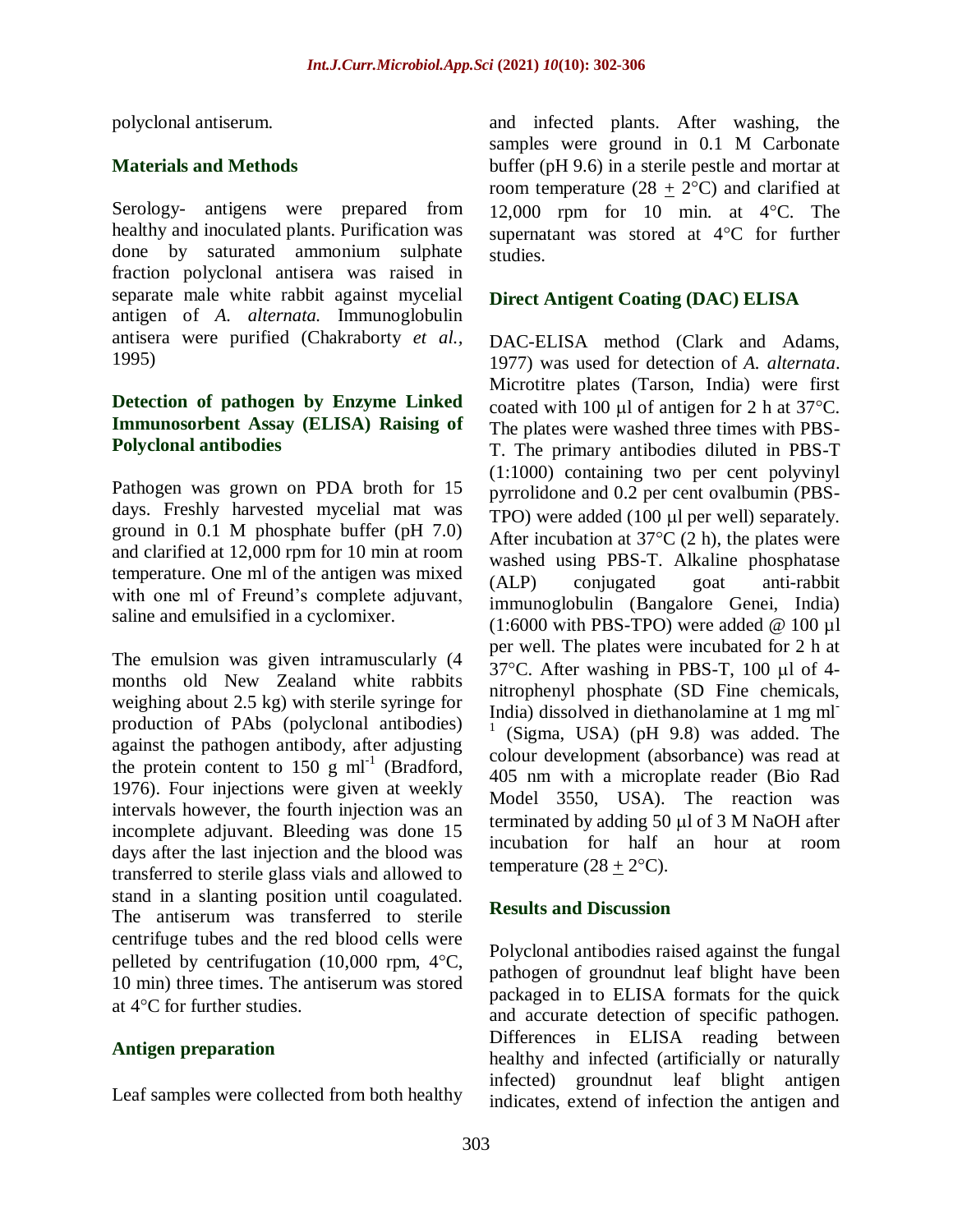antisera dilutions were 1: 100 and 1: 1000 respectively. Absorbance value for artificially inoculated leaf antigen preparation (1, 2, 3 and 4 day after inoculation) of all values were higher than their respective healthy leaf extracts in DACELISA format. Pathogens could be detected before the appearance of symptoms as early as 4 days after inoculation using DAC ELIS. Pathogen could be detected in infected leaf extract at concentration as low as 1µg/ml.

The titre value of the antiserum raised against pathogen was determined as described in

Table 1, using different dilutions of antigen and antiserum. The titre value was 1.231, when the antibody dilution of 1:1000 and antigen dilution of 1:100 were used. Hence, the optimum dilution for antiserum and antigen was 1:1000 and 1:100 respectively (Table 1; Plate 1). The results of the experiments revealed that the presence of pathogen was detected on  $4<sup>th</sup>$  day after inoculation indicated that the disease can be detected 6 days before the symptom expression, where the natural symptom appears 10 days after artificial inoculation (Table 2; Plate 2).

| Antigen  | Antiserum dilution |       |       |       |        |        |         |               |  |  |
|----------|--------------------|-------|-------|-------|--------|--------|---------|---------------|--|--|
| dilution | 1:50               | 1:100 | 1:200 | 1:500 | 1:1000 | 1:3000 | Healthy | <b>Buffer</b> |  |  |
|          |                    |       |       |       |        |        |         | control       |  |  |
| 1:50     | 2.321              | 2.213 | 2.121 | 1.983 | 1.283  | 0.981  | 0.531   | 0.072         |  |  |
| 1:100    | 2.212              | 2.184 | 2.083 | 1.897 | 1.181  | 1.011  | 0.611   | 0.061         |  |  |
| 1:200    | 2.131              | 2.087 | 2.001 | 1.739 | 1.081  | 1.009  | 0.531   | 0.083         |  |  |
| 1:500    | 1.921              | 0.991 | 0.931 | 0.921 | 0.889  | 0.811  | 0.489   | 0.091         |  |  |
| 1:1000   | 1.210              | 0.931 | 0.821 | 0.731 | 0.631  | 0.521  | 0.552   | 0.072         |  |  |
| 1:3000   | 0.824              | 0.131 | 0.681 | 0.531 | 0.421  | 0.331  | 0.449   | 0.063         |  |  |

# **Table.1** Determination of antiserum dilution

**Table.2** Detection of pathogen using ELISA at different days after inoculation

| Antigen                | Antiserum dilution 1:1000                 |       |                |               |       |       |               |       |       |       |  |
|------------------------|-------------------------------------------|-------|----------------|---------------|-------|-------|---------------|-------|-------|-------|--|
| dilution               | Infected samples (days after inoculation) |       |                |               |       |       |               |       |       |       |  |
| 1:100                  | $\theta$                                  |       | $\overline{2}$ |               | 4     |       | $\mathfrak b$ |       |       | В     |  |
|                        | 0.418                                     | 0.521 | 0.693          | 0.983         | 1.231 | 1.421 | 1.692         | 1.824 | 2.032 | 0.078 |  |
| Healthy samples (days) |                                           |       |                |               |       |       |               |       |       |       |  |
| 1:100                  | $\theta$                                  |       | 2              | $\mathcal{R}$ | 4     | 5     | 6             |       |       | B     |  |
|                        | 0.418                                     | 0.423 | 0.451          | 0.438         | 0.512 | 0.531 | 0.549         | 0.561 |       |       |  |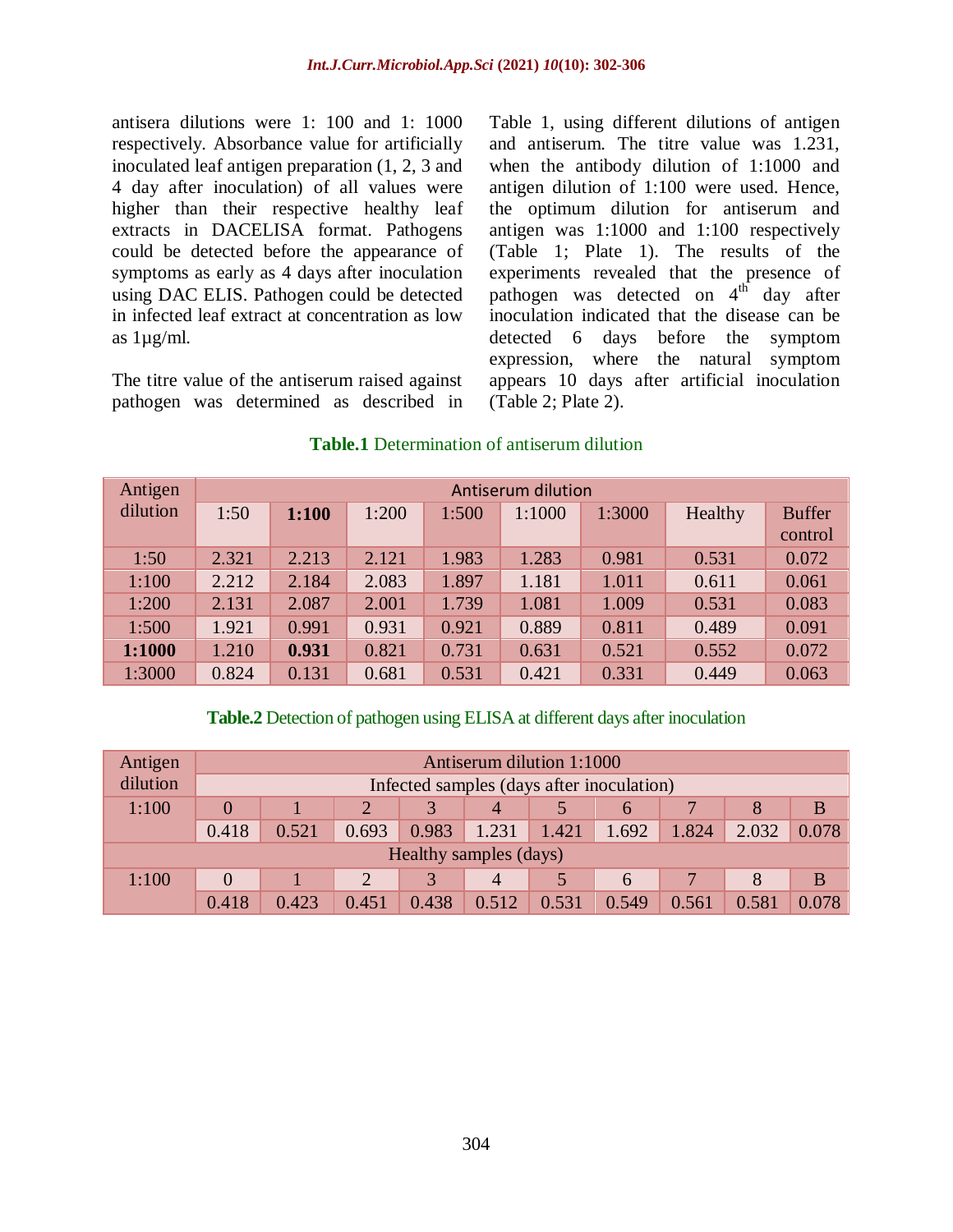

#### **Plate.1** Determination of titre value of the antiserum

**Plate.2** Detection of *pathogen* using ELISA at different days after inoculation



B-Buffer control

Similar results were reported by several workers. *P. fragariae* var. *rabi* was detected in root tissues of raspberry using a commercial multiwell assay kit from 4 days after inoculation (Olsson and Heiberg, 1997). *Phytopthora infestans*, causing potato late blight disease was detected by indirect ELISA before the appearance of first symptoms. *Colletotrichum gloeosporioides* infections in banana fruits were detected by ELISA even before the symptom expression (Sible, 2003).

Kandan (2003) also reported the detection of *Ganoderma lucidum* infection in coconut trees 75 days before symptom expression. *Phomopsis* spp. was detected in decayed soybean using polyclonal antibodies developed against *Phomopsis* spp. (Velichetti *et al.,* 1993).

Disease prediction well in advance has also made it possible to take remedial measures in time. Fungal pathogens in general, are